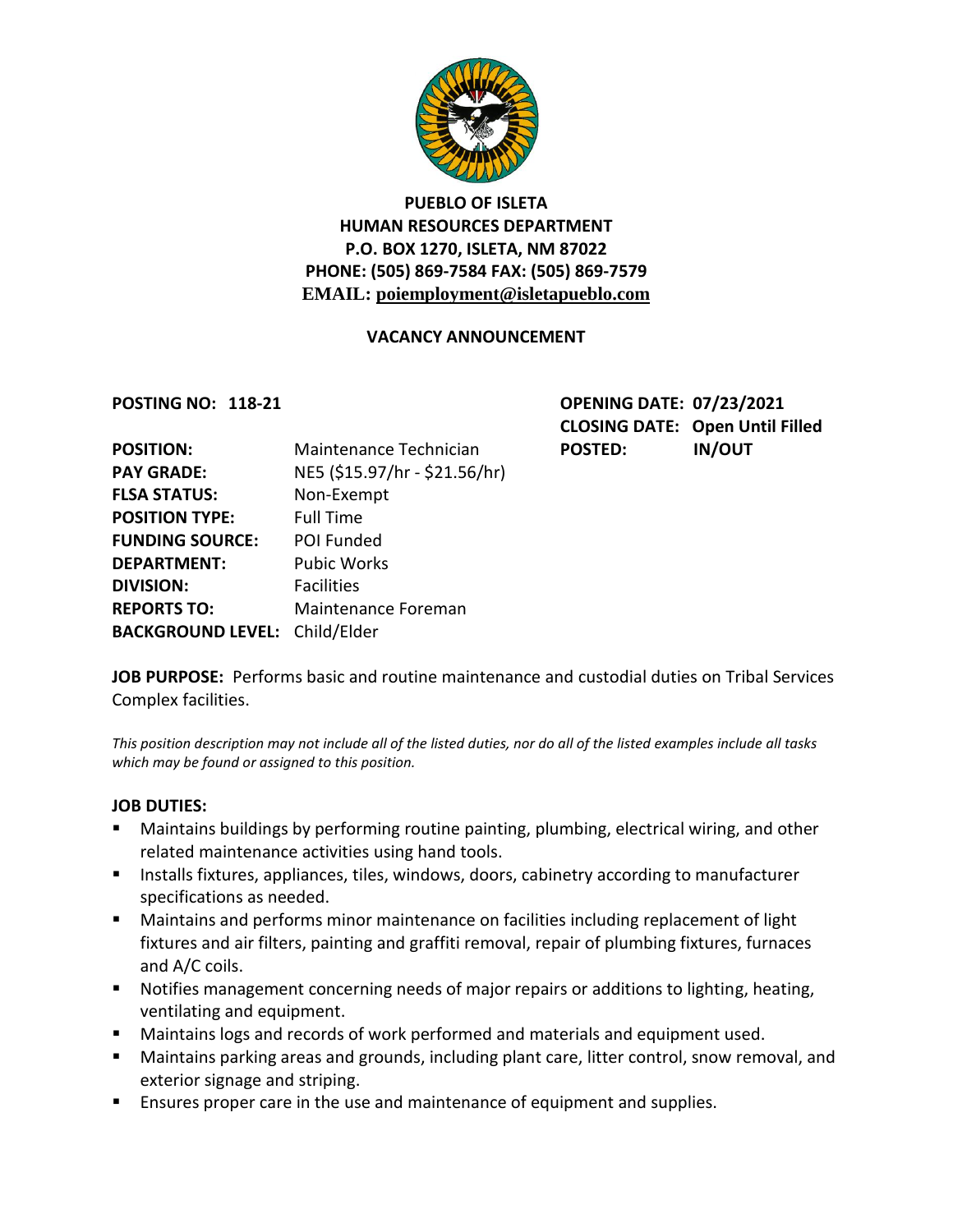- **Documents facility maintenance and maintains appropriate records on equipment,** warranties, inspections, and work performed.
- Assists in the maintenance of HVAC systems with the replacement of motors and other mechanical parts; replaces air-conditioning filters as needed.
- **IF** Inventories and requests equipment and supplies.
- Cleans and maintains all other tribal common areas and grounds as directed; performs general maintenance, custodial and trash removal tasks as needed.
- Assists other maintenance personnel as directed.
- Maintains confidential information.
- **Performs other duties as assigned.**

# **SUPERVISION RESPONSIBILITIES:** N/A

### **MINIMUM QUALIFICATIONS/REQUIREMENTS:**

- High School Diploma/GED.
- Three years general maintenance work experience required; or equivalent combination of education and experience.
- Valid New Mexico driver's license with ability to meet Pueblo of Isleta liability insurance requirements and maintain eligibility for insurance.
- **Must pass background check for position.**
- **Must be able to comply with the Pueblo of Isleta Drug Free Workplace policies.**

# **KNOWLEDGE, SKILL AND ABILITY REQUIREMENTS:**

- Knowledge of safe operation of tools, power tools and grounds keeping equipment.
- Knowledge of grounds keeping, maintenance, and repairs.
- Knowledge of the pueblo community, surrounding areas, and the city of Albuquerque.
- Knowledge of use of maintenance tools, chemicals, cleaners, and disinfectants.
- Knowledge of the methods and practices used in preventive maintenance and repair work.
- Knowledge of occupational hazards and applicable safety practices.
- Skill in the safe operation of power tools and shop equipment.
- Skill in the use of cleaning tools, chemicals, cleaners, and disinfectants.
- Ability to learn the methods of cleaning and caring for buildings, grounds, and equipment.
- Ability to work flexible hours including occasional weekends.
- Ability to communicate effectively, both verbally and in writing.
- Ability to follow verbal or written instructions.
- Ability to use hand tools and electrical tools.
- Ability to prioritize and accomplish tasks within strict deadlines.
- Ability to interact and maintain good working relationships with individuals of varying social and cultural backgrounds.
- Ability to respond to and remain calm in emergency or crisis situations.

### **PHYSICAL DEMANDS:**

- Stand and walk for up to 8 hours per day.
- Talk, hear, stoop, bend; kneeling, climbing; use hands to handle objects, equipment, controls and reach with arms and hands; carry equipment and supplies.